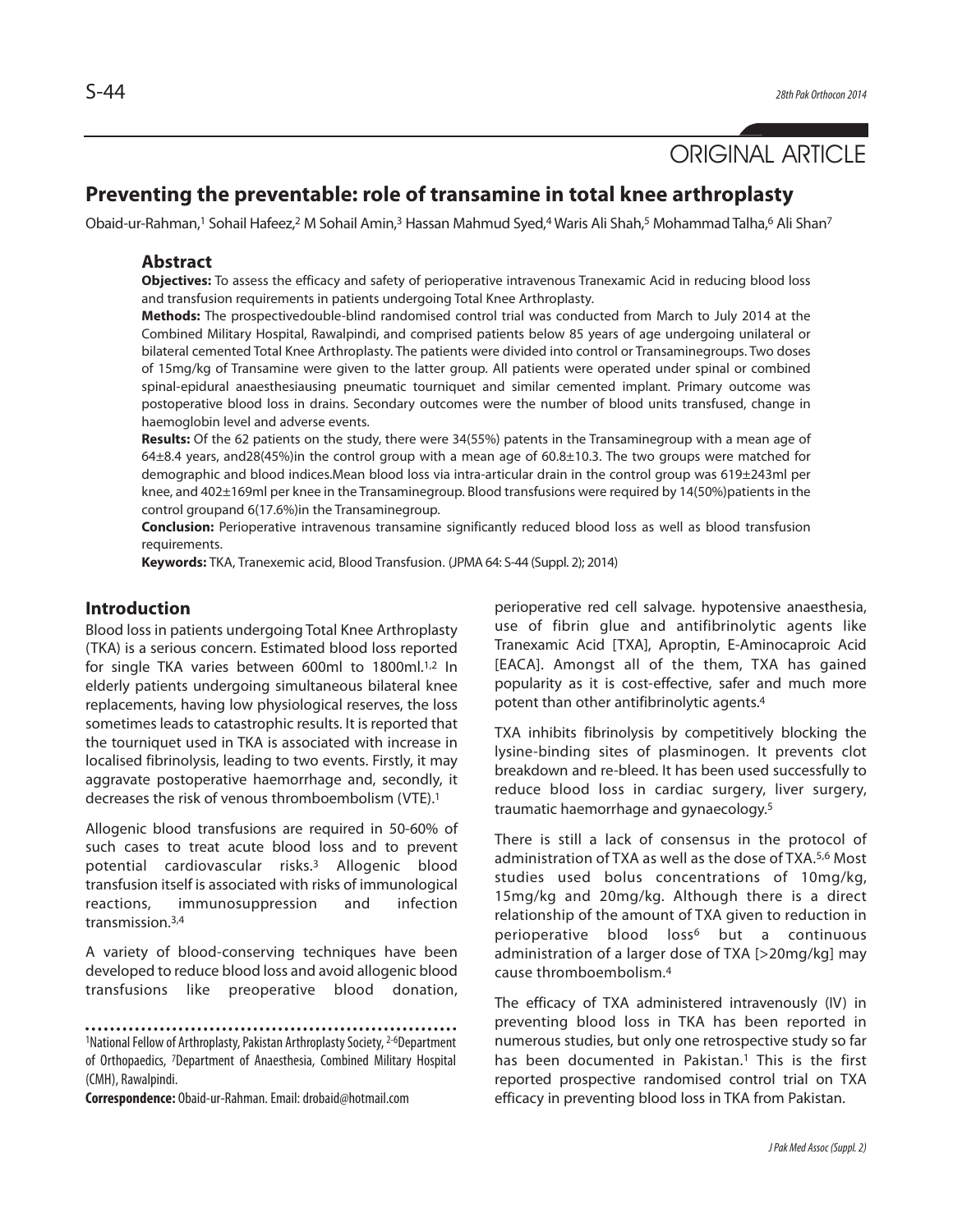#### **Patients and Method**

The prospective double-blind randomised control trial was conducted from March to July 2014 at the Combined Military Hospital, Rawalpindi, and comprised patients below 85 years of age undergoing unilateral or bilateral cemented TKA. Patients with history of thromboembolic disease, myocardial infarction (MI), bleeding disorder, previous surgery on the same knee, known allergy to TXA, receiving anticoagulant drug treatment and age more than 85 were excluded.

After obtaining approval from the institutional ethics committee, informed consent was obtained from all patients.

The patients were divided into control (C) or TXA (T) groups by selecting a sealed envelope randomly by an anaesthetist 15min before the start of the surgery. In the C group, TXA was not given, while in the T group a first dose of 15mg/kg weight of TXA was slowly infused 15-20 minutes before tourniquet release. A second identical dose was administered after 3 hours in the recovery room.

Preoperative data, including age at the time of the operation, gender, body mass index (BMI), preoperative haemoglobin level, prothrombin time [PT], activated partial thromboplastin time [APTT] and platelet count were obtained. The demographic and blood indices were similar in both the groups.

All patients were operated under spinal or combined spinal-epidural anaesthesiausing pneumatic tourniquet. Similar cemented implants were used in both groups. [DePuy PFC Sigma PS/CR, DePuy RPF or Zimmer Nex Gen LPS Flex with patellar component]. In each knee, one intraarticular drain (14-gauge) was placed in the lateral gutter and was connected to a high-vacuum drain bottle. The drains were placed for 24-48 hours depending on the total outflow in the preceding 24 hours.

The total volume of drained blood upto 48 hours postoperatively was recorded in the wards by the attending doctor blinded to the study groups. Haemoglobin and haematocrit were checked immediate postoperatively, 24 hour and 48 hours after the surgery.

The need for blood transfusions was considered when haemoglobin was below 8.5gm/dl in healthy patients or between 8.5 and 10gm/dl in patients with signs and symptoms of anaemia. In patients with cardiovascular diseases, the transfusion threshold was adjusted to haemoglobin level of 10gm/dl.<sup>4</sup> However, during surgery, especially in patients undergoing bilateral TKA, blood transfusions were made on the recommendation of anaesthetist incharge, based on patient's clinical condition. Blood transfusions were recorded as the number of units of packed erythrocytes given in the perioperative period.

In the immediate postoperative period, patientswere advised passive ankle pumps followed by active ankle pumps soon after they regained motor functions in lower limbs. Patient weremade to sit up with legs hanging down the bedside the next morning and were encouraged to stand up on second post-operative day. On the second post-op day, the patientswere allowed walking with support. As soon as a patient was able to walk up to the washroom with support, the urinary catheter was removed and the patient was ready for discharge on about 3rd to 4th postoperative day.

Cardiovascular, thromboembolic and other complications (e.g. wound complications) were noted during the hospital stay, at two weeks and six weeks follow-up. The presence of deep venous thrombosis [DVT] was evaluated by inspecting for thigh and calf swelling or oedema >3cm compared with the contralateral leg along with calf tenderness.<sup>3</sup> If DVT was suspected, Doppler ultrasound of the leg was performed,while computed tomography pulmonary angiography (CTPA)was performed if there was suspicion of pulmonary embolism (PE).

Differences in the mean age, preoperative and postoperative haemoglobin volume of drained blood, decrease in haemoglobin 24 and 48 hours postoperatively and the mean number of transfused units between the the two groups were determined using Student's t test. The number of patients requiring blood transfusion and those not requiring blood transfusions in the groups were analysed using the chi square test.

#### **Results**

Of the 62 patients in the study, there were 34(55%) patents in the Transamine group (T) with a mean age of 64±8.4 years, and 28(45%) in the Control group (C) with a mean age of 60.8±10.3. Within the C group, there were 18(64.3%) females and 10(35.7%) males, with age ranging between 48 and 79 years. In the T group, there were 22(64.7%) females and 12(35.3%) males with age ranging from 45 to 78 years. The two groups were matched for demographic and blood indices (Table-1). Overall TKAs in the 62 patients were 96; 43(45%) in the C group and 53(55%) in the T group. In the C group, 15(53.5%) patients had bilateral TKA and 13(46.5%) had single-knee TKA. In the T group, 19(56%) had bilateral procedure and 15((44%) had single-knee procedure. In the C group, the right knee was operated upon in 25(58%) cases and the left in 18(42%). In the T group, there were 31(58.5%) right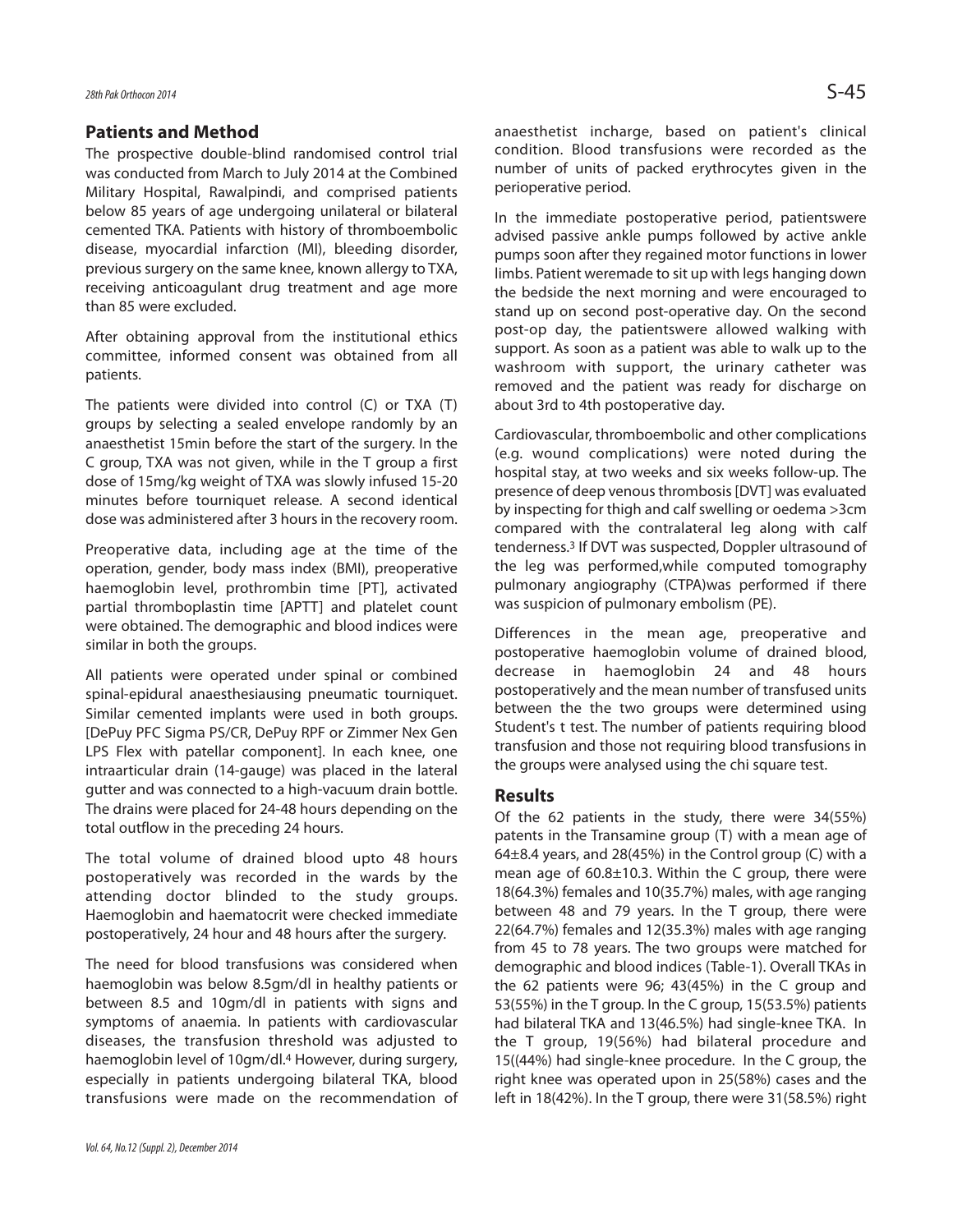**Table-1:** Demographic details.

| Group               | Number | Females | Males | Average Age years | Average Weight kg | Average Height m | <b>Average BMI</b> |
|---------------------|--------|---------|-------|-------------------|-------------------|------------------|--------------------|
| Control Group       | 28     | 18      | 10    | $64 \pm 8.4$      | $85.8 \pm 18.3$   | $.64 \pm 0.1$    | $33 \pm 6.7$       |
| Transamine<br>Group | 34     |         |       | $60.8 \pm 10.3$   | $78.4 \pm 13.9$   | $.6 \pm 0.1$     | $29.8 \pm 5.6$     |

BMI: Body Mass Index.

**Table-2:** Comparison of blood loss via drain in control and transamine groups.

|                                         | Control Group Blood Loss ml/knee | Transamine Group Blood Loss ml/knee | P-value     |
|-----------------------------------------|----------------------------------|-------------------------------------|-------------|
| All operated knees                      | $619 \pm 243$                    | $402 \pm 169$                       | $1.4E-06$   |
| Single operated knees                   | $518 + 230$                      | $409 \pm 187$                       | 0.18        |
| <b>Bilateral operated knees</b>         | $663 + 239$                      | $398 \pm 164$                       | $9.6E - 07$ |
| First operated knee in bilateral cases  | $708 + 239$                      | $434 \pm 185$                       | 0.0007      |
| Second operated knee in bilateral cases | $617 \pm 237$                    | $363 \pm 164$                       | 0.0004      |



**Figure-1:** Comparison of blood loss in control and transamine groups.

knees and 22(41.5%) left knees.

Mean blood loss via intra-articular drain in the C group was 619±243ml per knee, and 402±169ml per knee in the T group (Table-2; Figure-1). In unilateral TKA, the loss in C group was 518±230ml compared to 409±187ml in the T group. Bilateral TKA cases in T group showed loss of 398±164ml against a loss of 663±239ml in C group.

Blood transfusions were required by 14(50%) patients in the C groupand 6(17.6%) in the T group (Figure-2). In the C group, a total of 17 pints were transfused, averaging 0.61±0.69 pints per patient. In the T group mean 0.18±0.39 pints were required. The difference between the number of patients requiring blood transfusions and those not requiring blood transfusions in control group were statistically significant (p=0.006). Further, 9(60%) patients undergoing bilateral TKA in the C group required blood



**Figure-2:** Blood transfusion status in control and transamine groups.

transfusions as against 5(26.3%)in the T group (p<0.05).

The mean amount of blood transfused was 0.79±0.70 in bilateral TKAs in C group and 0.28±0.46 in T group. In unilateral TKAs, 3(23%) of C group patients and 1(6.7%) T group patient received blood transfusions (p> 005). Mean amount of blood transfused in unilateral TKA was  $0.31\pm0.63$  in C group and  $0.07\pm0.26$  in T group.

Preoperative haemoglobin levels were quite similar in the two groups;  $12.7 \pm 1.5$  and  $12.8 \pm 1.4$  g/dl. The average haemoglobin declined to 10.6±1.4 g/dl postoperatively in the C patients, and to  $11.1 \pm 1.5$  g/dl in the T group, registering an average fall of 2.02±1.19g/dl and 1.67±1.0g/dl respectively. Within each group (C and T) and subgroups (bilateral and unilateral TKAs), the difference between pre and postoperative haemoglobin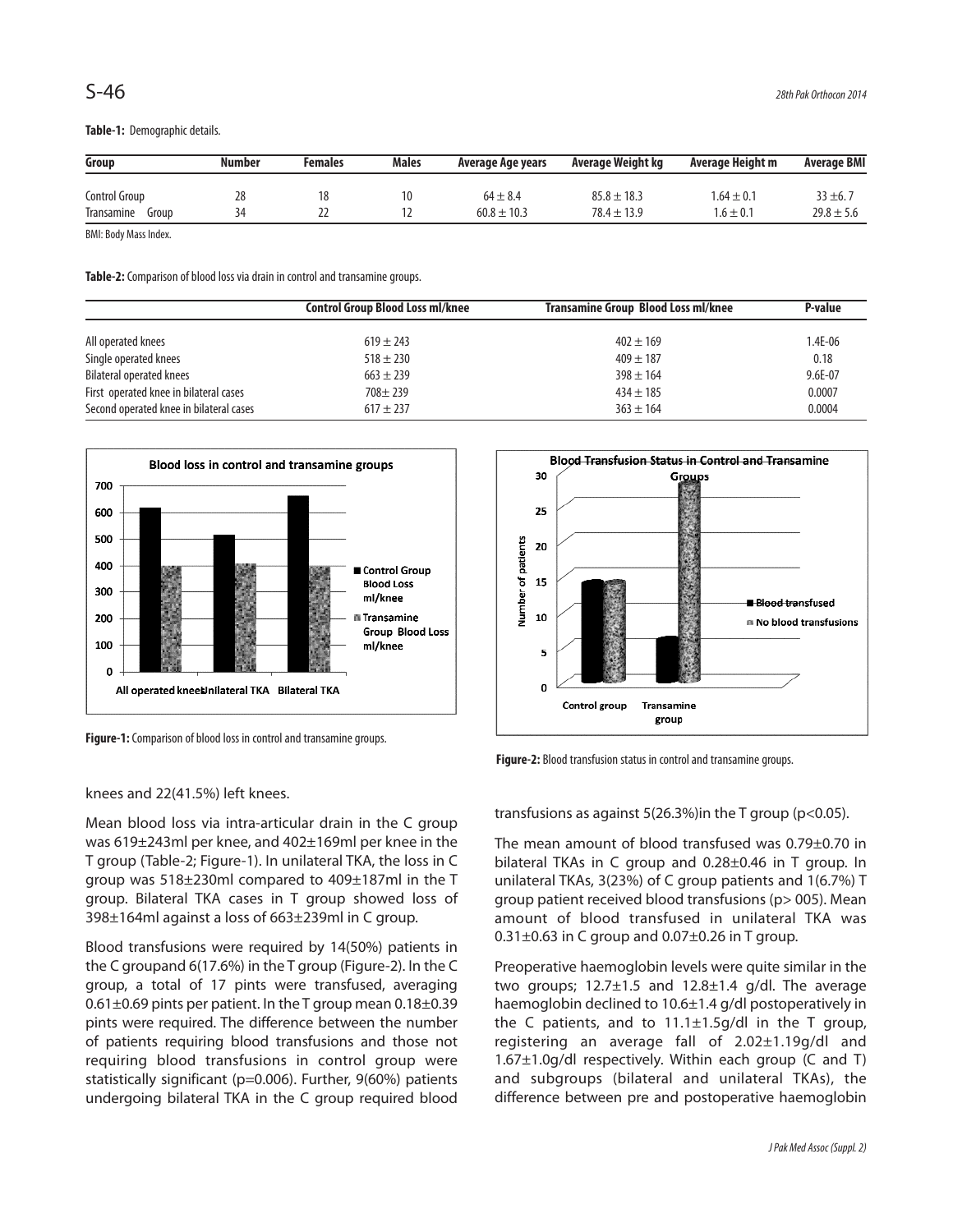levels was significant (p<0.05 each).

When comparing the two groups, the use of TXA was not associated with any additional adverse effect like DVT or wound complications.

### **Discussion**

Our study suggests TXA reduces total blood loss and transfusion requirements after TKA.

It also shows that TXA has a more profound effect on reduction in blood loss and thus reduction in number of transfusions required in patients undergoing bilateral TKA than unilateral TKA. One reason for this may be that the effectiveness of TXA in reducing blood loss is more appreciable when the blood loss in the control group is 1L or more, as stated in some studies.7,8

Although there is a long debate about the number of doses and the time of administration of doses, but the more recent studies support that two-drug regimen is better than the single-dose regimen.<sup>2,9</sup>

A study compared the effects of five different dose regimens; two single-dose (intra-operative intravenous [IO-IV] and intra articular (IA]), two double-dose (preoperative, intraoperative [PO-IO] and intraoperative, postoperative [IO-PO]) and a three-dose [preoperative, intraoperative, postoperative [PO-IO-PO]) regimen and found the three-dose regimen to be the most effective.<sup>2</sup> Emphasising upon the importance of preoperative dose of TXA, the study noted, "Fibrinolysis activation begins with surgical trauma and is further enhanced by tourniquet inflation. Giving TXA preoperatively 15 minutes before tourniquet inflation, so that it reaches its peak plasma concentration in the surgically-treated limb before tourniquet inflation, would deactivate fibrinolysis as soon as it starts. Fibrinolysis, being a cascade reaction, is best inhibited in the initial stages, and this is best achieved with a preoperative dose." Another study<sup>10</sup> came to the same conclusion regarding the preoperative dose.

In our series of bilateral TKA patients, if we consider that the IO dose given for first knee has a preoperative effect on the second knee [as the second knee surgery started 20 to 30 minutes after the IO dose of TXA], there should be less blood loss in the second knee. In our experience in patients undergoing simultaneous bilateral knee replacement, the blood loss from the second knee was slightly [90 ml] less than from the first knee but the difference was about the same present in the two knees of the control group [70 ml]. So our study shows that IO dose given 15 minutes before deflation of tourniquet is equally as effective as preoperative dose of TXA.

We used a -drug regimen [IO-PO] and found it very effective as the postoperative blood loss in drains decreased from 619cc in the C group to 402cc in the T group and the rate of transfusion from a rate of 50% in the C group to 17% in the T group. Our results are in consistence with recent studies.9,11,12

Our results as well as others1,2 support that 2 doses of IV TXA at 15mg/kg do not enhance the chances of any untoward effect e.g. DVT. For a precise incidence evaluation of postoperative DVT, patient should be followed for at least 3 months with modalities like Doppler ultrasound.

Blood transfusion is associated with high frequency of viraemia, in most of the study populations from third world countries, with values ranging from 16 percent in Pakistan to 83 percent in Gambia.<sup>13</sup> Another large-scale study in Pakistan has shown that the screening coverage for blood products on the average has been 77.4% for human immunodeficiency virus (HIV) and 86.8% for Hepattis B Virus (HBV). Although the prevalence of HIV is 0.001% and of HBV is 2.2%, the probability of receiving an infective unit per 10000 donations is 0.02 for HIV and 29.7 for HBV.<sup>14</sup> Perioperative allogeneic blood transfusion, due to its immunodilution effect, is also associated with a higher rate of acute infection leading to re-operations.<sup>15</sup>

Coming to the cost effectiveness of TXA over blood products, one unit of red cells costs about 120 pounds in England and 19 pounds in Pakistan.<sup>1</sup> The regimen of TXA that was administered in our study population costs about 3 pounds. Another study using the same TXA dose regimen revealed saving an average of 240 Euros per unilateral TKA procedure; not considering the indirect savings related to allogenic transfusion risks and derived expenditure.<sup>11</sup> A systemic review revealed that analyses of cost effectiveness of five studies were all in favour of using TXA over other blood products.<sup>6</sup> By reducing the requirement of blood transfusions, we can decrease burden on healthcare systems and on individuals paying for their own health.

#### **Conclusion**

TXA significantly reduced postoperative blood loss and transfusion requirements after primary TKA without important additional adverse effects. Reduction in transfusion requirements not only decreases its associated side effects, but also decreases economic burden on healthcare systems and on individuals paying for their own health.

#### **References**

1. Yasir JS, Umer M, Ahmad T, Nasim F, Umer M C, Umar M .Use of